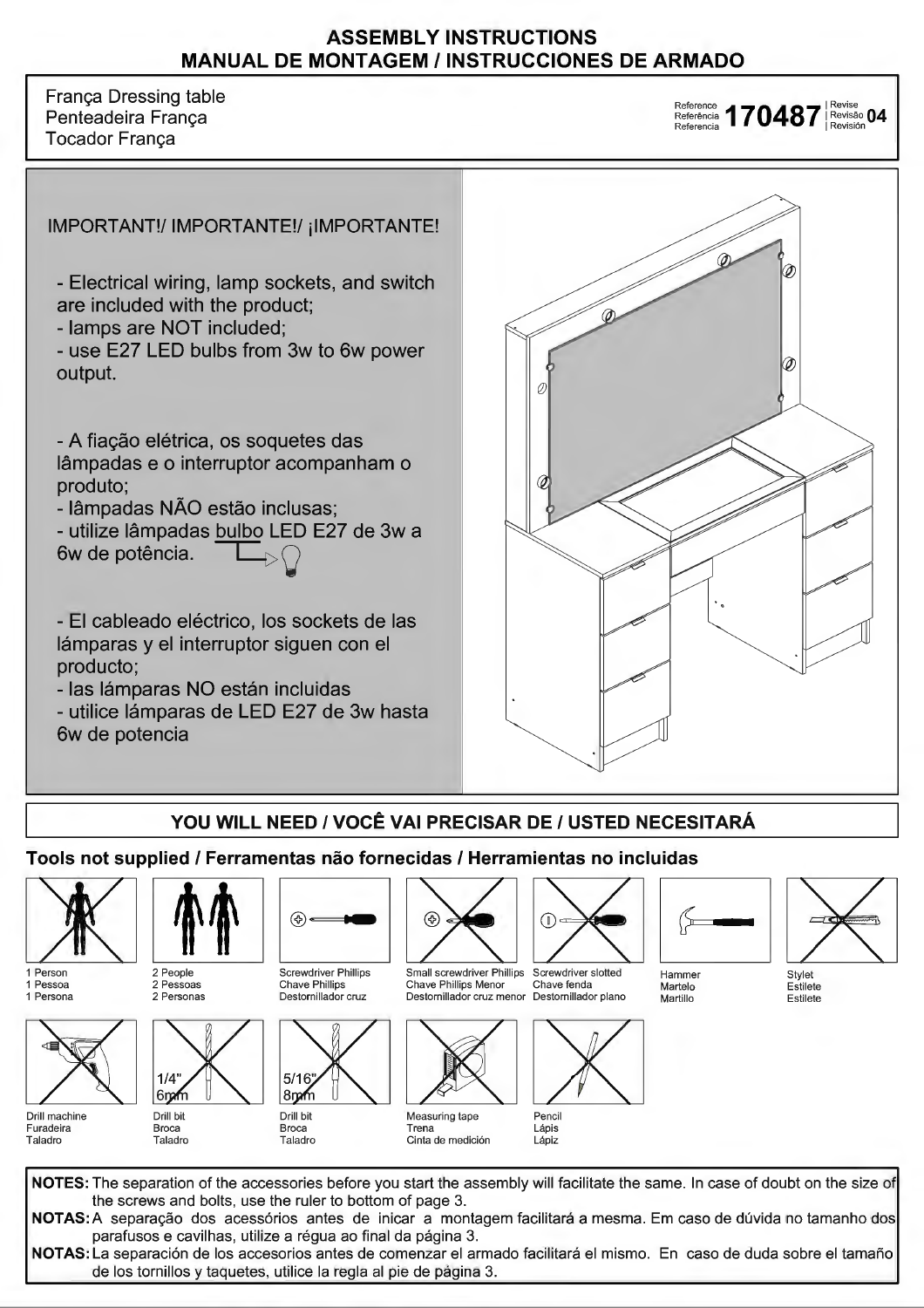| MAXIMUM RECOMMENDED WEIGHT<br><b>BEING THIS EVENLY DISTRIBUTED</b> |                               |    |  |  |  |  |
|--------------------------------------------------------------------|-------------------------------|----|--|--|--|--|
|                                                                    | PESO MÁXIMO RECOMENDADO SENDO |    |  |  |  |  |
| ESTE DISTRIBUÍDO UNIFORMEMENTE                                     |                               |    |  |  |  |  |
| PESO MÁXIMO RECOMENDADO SIENDO<br>ESTE UNIFORMEMENTE DISTRIBUIDO   |                               |    |  |  |  |  |
|                                                                    | LВ                            | ΚG |  |  |  |  |
| A                                                                  | 22                            | 10 |  |  |  |  |
| в                                                                  | 6,6                           | 3  |  |  |  |  |
| C                                                                  | 2.2                           |    |  |  |  |  |



| N° | Measures Inches                 | Medidas cm                    | Qtv./Qtd.      |
|----|---------------------------------|-------------------------------|----------------|
| 01 | 47 1/8 x 3 7/8 x 5/8            | 119,8 x 10 x 1,5              | 1              |
| 02 | 11 3/4 x 18 1/4 x 5/8           | $30 \times 46, 5 \times 1, 5$ | 1              |
| 03 | 11 3/4 x 18 1/4 x 5/8           | $30 \times 46.5 \times 1.5$   | 1              |
| 04 | 28 5/8 x 3 7/8 x 5/8            | 72,8 x 10 x 1,5               | 1              |
| 05 | 28 5/8 x 3 7/8 x 5/8            | 72.8 x 10 x 1.5               | 1              |
| 06 | 29 1/8 x 17 3/4 x 5/8           | 74 x 45 x 1.5                 | 1              |
| 07 | 29 1/8 x 17 3/4 x 5/8           | 74 x 45 x 1.5                 | 1              |
| 08 | 29 1/8 x 17 3/4 x 5/8           | 74 x 45 x 1.5                 | 1              |
| 09 | 29 1/8 x 17 3/4 x 5/8           | 74 x 45 x 1.5                 | 1              |
| 11 | 23 5/8 x 3 7/8 x 5/8            | 60 x 10 x 1.5                 | 1              |
| 12 | 23 5/8 x 6 1/4 x 5/8            | 60 x 16 x 1,5                 | 1              |
| 13 | 23 5/8 x 2 3/4 x 5/8            | 60 x 7 x 1.5                  | 1              |
| 14 | 10 1/2 x 3 7/8 x 5/8            | 26.8 x 10 x 1.5               | $\overline{c}$ |
| 15 | 10 1/2 x 3 1/8 x 5/8            | $26.8 \times 8 \times 1.5$    | $\overline{2}$ |
| 16 | 11 5/8 x 8 1/4 x 5/8            | $29.6 \times 20.8 \times 1.5$ | 6              |
| 17 | 8 3/4 x 4 1/2 x 5/8             | $21.3 \times 11.5 \times 1.5$ | 6              |
| 18 | 23 1/4 x 4 1/2 x 5/8            | 59, 2 x 11, 3 x 1, 5          | 1              |
| 19 | 11 3/4 $\times$ 3 $\times$ 5/8  | $30 \times 7.5 \times 1.5$    | 1              |
| 20 | 11 3/4 $\times$ 3 $\times$ 5/8  | $30 \times 7.5 \times 1.5$    | 1              |
| 21 | 21 3/8 x 3 x 5/8                | $54,5 \times 7,5 \times 1,5$  | 1              |
| 22 | 87/8 x 137/8 x 1/8              | $22,7 \times 35,4 \times 0,3$ | 6              |
| 23 | $22 \times 11$ 3/4 $\times$ 1/8 | $56 \times 30 \times 0.3$     | 1              |
| 24 | 26 1/8 x 11 3/8 x 1/8           | 66, 3 x 28, 8 x 0, 3          | $\overline{2}$ |
| 25 | 23 5/8 x 13 3/4 x 5/8           | 60 x 35 x 1,5                 | 1              |
| 26 | 47 1/4 x 29 3/8 x 5/8           | $120 \times 74.5 \times 1.5$  | 1              |
| 78 | $14 \times 4$ 1/2 $\times$ 5/8  | $35.5 \times 11.5 \times 1.5$ | 6              |
| 79 | 14 x 4 1/2 x 5/8                | 35,5 x 11,5 x 1,5             | 6              |
|    |                                 |                               |                |

- **At the end of the assembly, there will be one piece (47 1/4"x29 3/8"x1/8") that should be discarded.** 06

- **Ao final da montagem, sobrará uma peça (120x74,5x0,3cm) que deve ser descartada.** 

- **AI final dei montaje, habrá una pieza** 

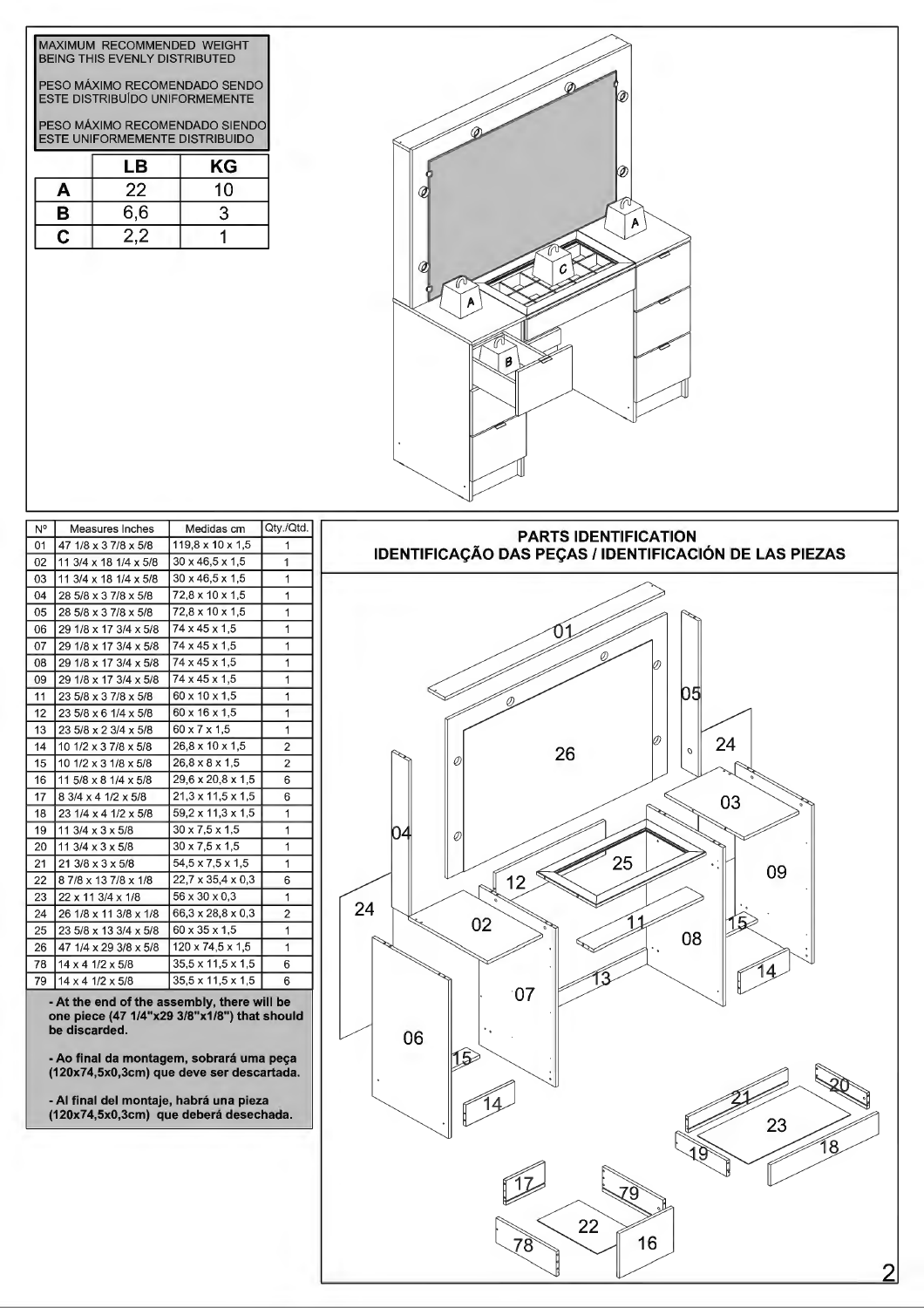| <b>IDENTIFICATION OF ACCESSORIES</b><br>IDENTIFICAÇÃO DOS ACESSÓRIOS/ IDENTIFICACIÓN DE ACCESORIOS |                                                          |                                                                                             |                 |                 |  |  |
|----------------------------------------------------------------------------------------------------|----------------------------------------------------------|---------------------------------------------------------------------------------------------|-----------------|-----------------|--|--|
| A <sub>1</sub>                                                                                     |                                                          | Glue / Cola / Pegamento                                                                     | 13 g            | 1               |  |  |
| A <sub>3</sub>                                                                                     | <b>TALL</b>                                              | Trapeze / Trapézio / Trapecio                                                               |                 | $\overline{2}$  |  |  |
| <b>B5</b>                                                                                          |                                                          | Metalic angle plates / Cantoneira de metal / Suporte de metal                               | 46 mm           | $\overline{7}$  |  |  |
| E                                                                                                  |                                                          | Wooden dowel / Cavilha / Taquete                                                            | 8x30 mm         | 82              |  |  |
| E <sub>4</sub>                                                                                     |                                                          | Mirror support / Suporte espelho / Suporte espejo                                           |                 | 4               |  |  |
| E <sub>5</sub>                                                                                     |                                                          | Socket/ Soquete bipolar/ Enchufe                                                            |                 | 6               |  |  |
| E7                                                                                                 |                                                          | Smal plastic foot / Sapata / Pie plástico                                                   | 15 mm           | 8               |  |  |
| F                                                                                                  |                                                          | Wooden dowel / Cavilha / Taquete                                                            | 8x50 mm         | $\overline{2}$  |  |  |
| G                                                                                                  | шшшшшт                                                   | Structural screw / Parafuso estrutural / Tornillo estructural                               | 5,0x50 mm       | 10              |  |  |
| Н                                                                                                  |                                                          | Allen key / Chave allen / Liave allen                                                       | 3 <sub>mm</sub> | 1               |  |  |
| I                                                                                                  | $\mathbb O$                                              | Structural screw cover/Tampa parafuso estrutural/Tapa tornillo estructural -                |                 | 10 <sup>°</sup> |  |  |
| J                                                                                                  | WW<br>⊕<br>5                                             | Simple minifix screw / Haste minifix simples / Tornillo minifix simple                      |                 | 20              |  |  |
|                                                                                                    | S.                                                       | Drum lock / Tambor minifix / Tambor minifix                                                 | 12 mm           | 20              |  |  |
| M                                                                                                  |                                                          | Bore patch adhesive / Tapa furo adesivo / Tapones adhesivo                                  |                 | 12              |  |  |
| N                                                                                                  |                                                          | Nail / Prego / Clavo                                                                        | 10x10           | 40              |  |  |
| O                                                                                                  | (*)<br>444444444444                                      | Flat head screw / Parafuso chato / Tornillo de cabeza plana                                 | 4,5x45 mm       | 22              |  |  |
| P                                                                                                  | $\oplus$<br><b>WATHATAR</b>                              | Pan head screw / Parafuso panela / Tornillo de pan                                          | 4,5x25 mm       | $\overline{2}$  |  |  |
| P <sub>5</sub>                                                                                     | <b>Atth</b><br>(49                                       | Flat head screw / Parafuso chato especial / Tornillo de cabeza plana                        | 3,5x14 mm       | 68              |  |  |
| $Q$ 14A                                                                                            |                                                          | Drawer divider / Divisor de gavetas / Divisor de cajón                                      | 544mm           | $\overline{2}$  |  |  |
| Q14B                                                                                               |                                                          | Drawer divider / Divisor de gavetas / Divisor de cajón                                      | 284mm           | 4               |  |  |
| S                                                                                                  | ⊕)<br>$\frac{1}{2}$                                      | Pan head screw / Parafuso panela / Tornillo de pan                                          | $3,5x14$ mm     | 32              |  |  |
| S <sub>2</sub>                                                                                     |                                                          | Handle / Puxador metálico / Tirador                                                         |                 | 6               |  |  |
| VA                                                                                                 | 000<br>$0$ 00 00 00                                      | Metallic slide the left field / Corrediça lateral esquerda /<br>Corredera lateral izquierda | 350 mm          | $\overline{7}$  |  |  |
| <b>VB</b>                                                                                          | <u>၀ ် ၀၀</u> (၅<br>$00$ 00 00 0<br>000                  | Metallic slide the right field / Corrediça lateral direita /<br>Corredera lateral derecha   | 350 mm          | $\overline{7}$  |  |  |
| VC                                                                                                 | <u>िह्रक</u><br>ত<br>∘≂                                  | Drawer slide left / Corrediça gaveta esquerda /<br>Corredera izquierda cajón                | 350 mm          | $\overline{7}$  |  |  |
| <b>VD</b>                                                                                          | ಕ್<br>$\overline{\bullet}$<br>≐⊽<br>$\overline{\bullet}$ | Drawer slide right / Corrediça gaveta direita /<br>Corredera derecha cajón                  | 350 mm          | $\overline{7}$  |  |  |
| Y3A                                                                                                | ⇘<br>€<br>℺                                              | Eletric cable part 1 / Chicote elétrico parte 1 / Cable eléctrico parte 1                   |                 | 1               |  |  |
| Y3B                                                                                                | □<br>rd                                                  | Switch / Interruptor / Interruptor                                                          |                 | 1               |  |  |
| Y <sub>3</sub> C                                                                                   | ₩<br>⋓<br>⋓                                              | Eletric cable part 2 / Chicote elétrico parte 2 / Cable eléctrico parte 2                   |                 | 1               |  |  |
| Z                                                                                                  | $\mathbb{D}$                                             | Plastic hole plugs / Tapa furo plástico / Tapones plásticos                                 | 8 mm            | $\overline{2}$  |  |  |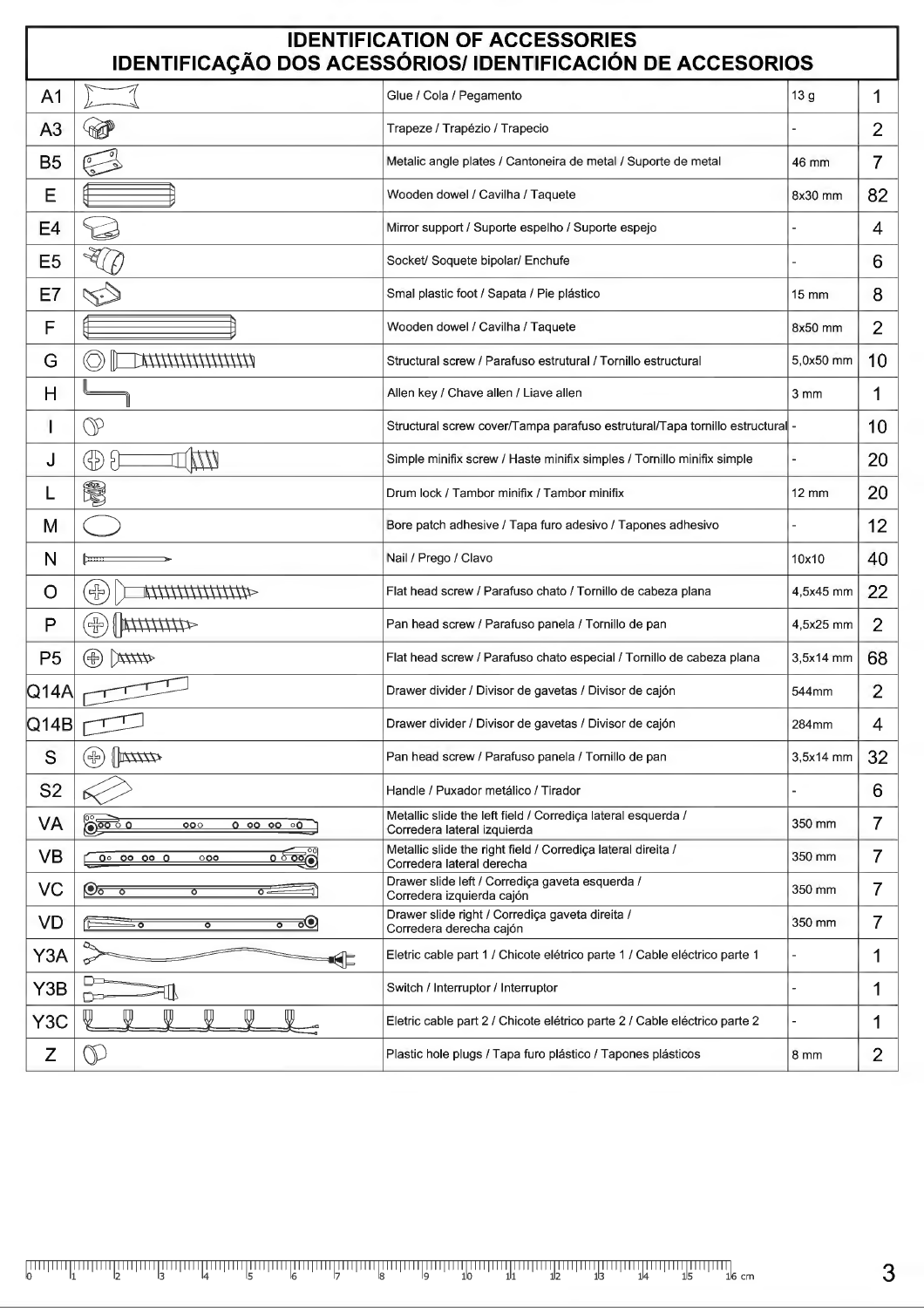### PRE-ASSEMBLE PRÉ-MONTAGEM/ PRE ARMADO

 $\overline{\mathbb{C}}$ E









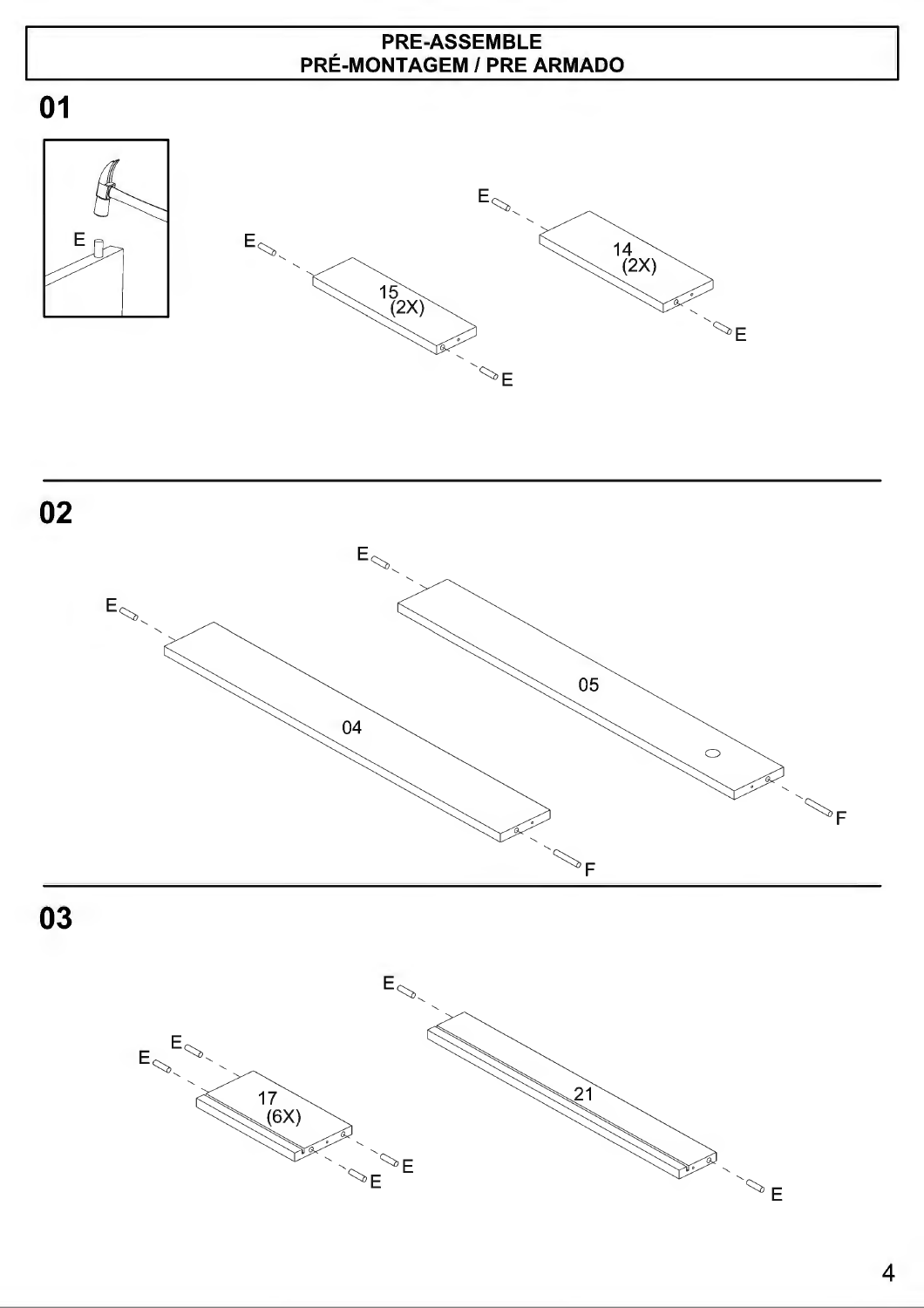

 $\infty$   $E$ 





 $\mathbb{Z}_{E}^{\infty}$ E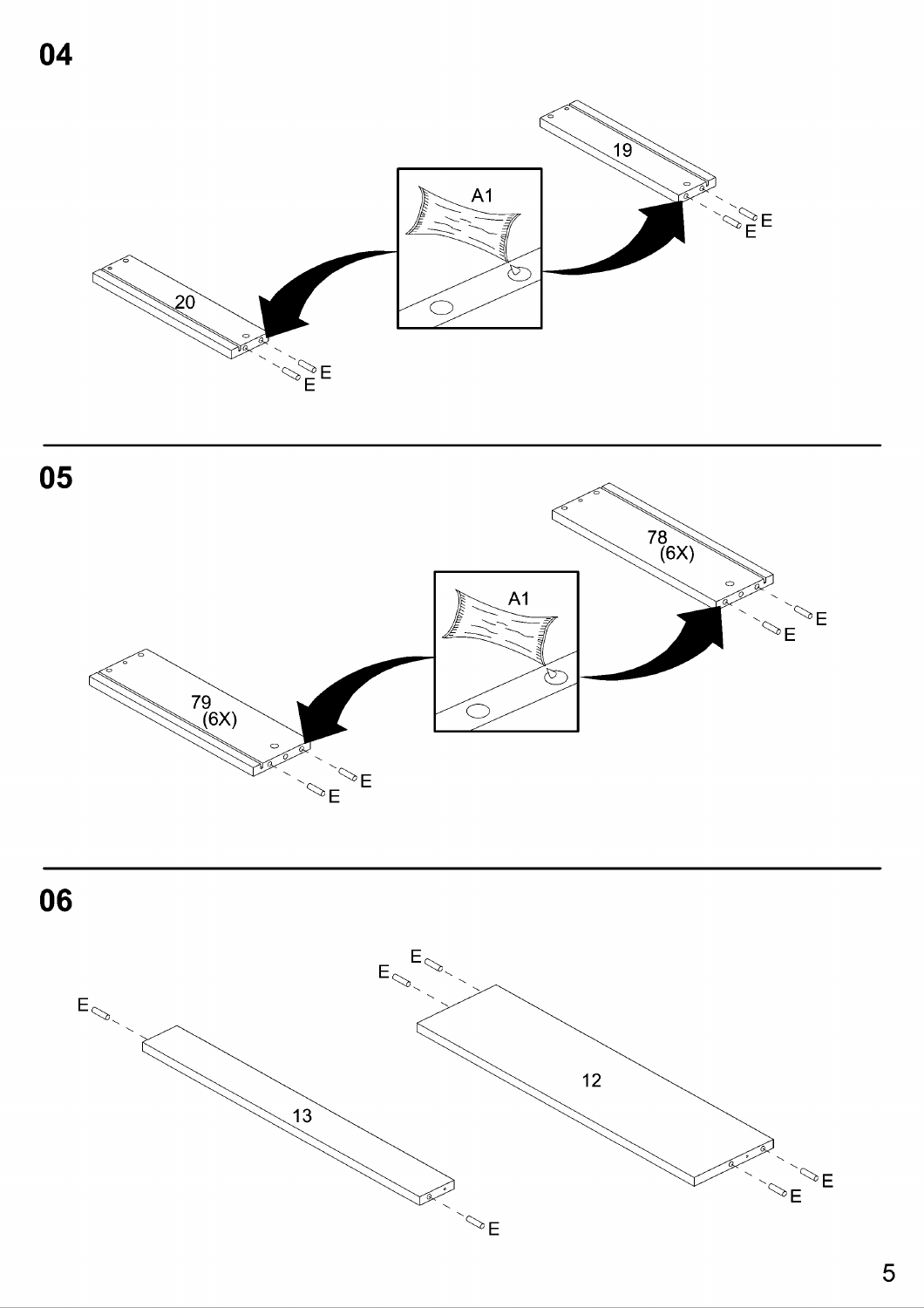



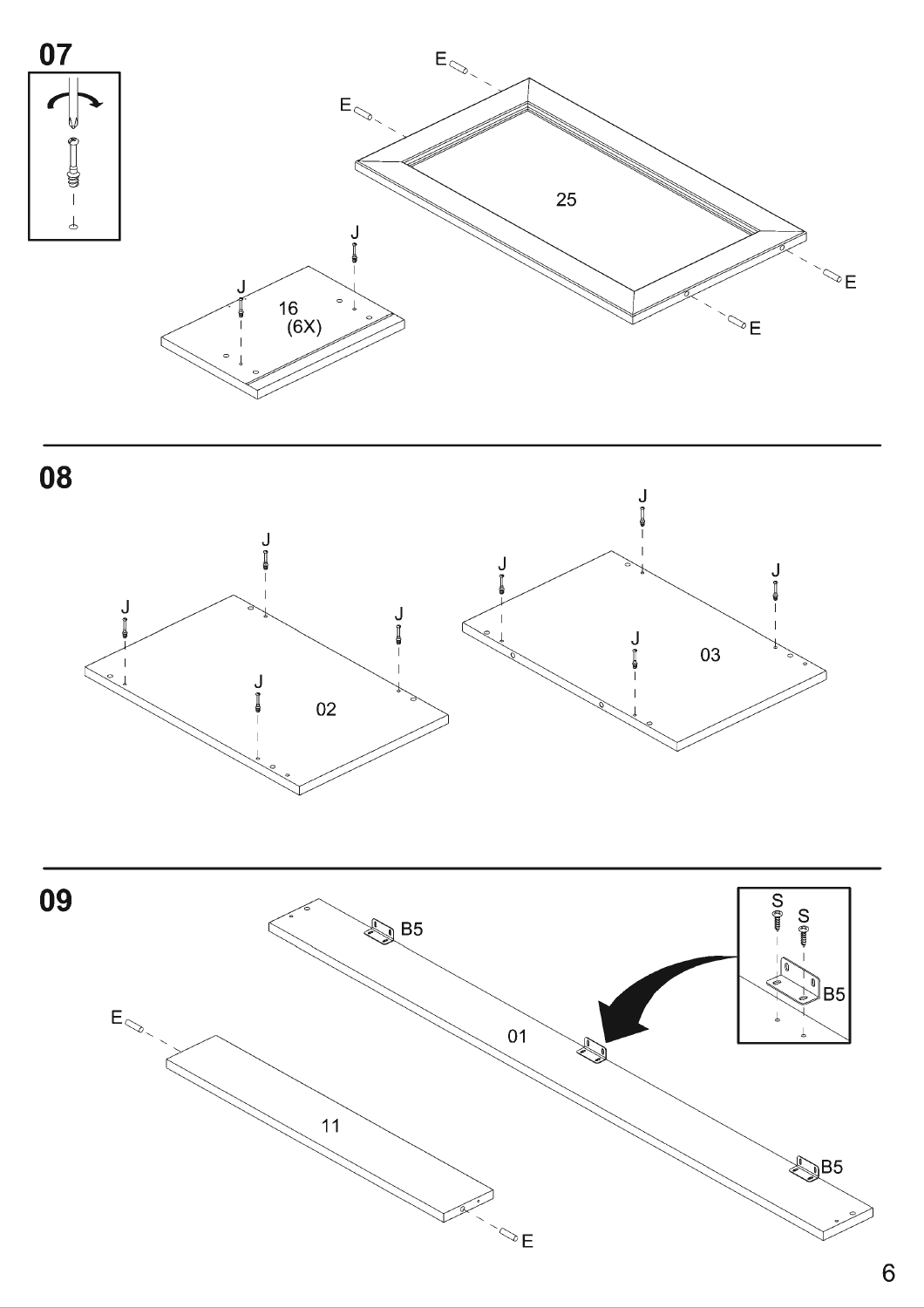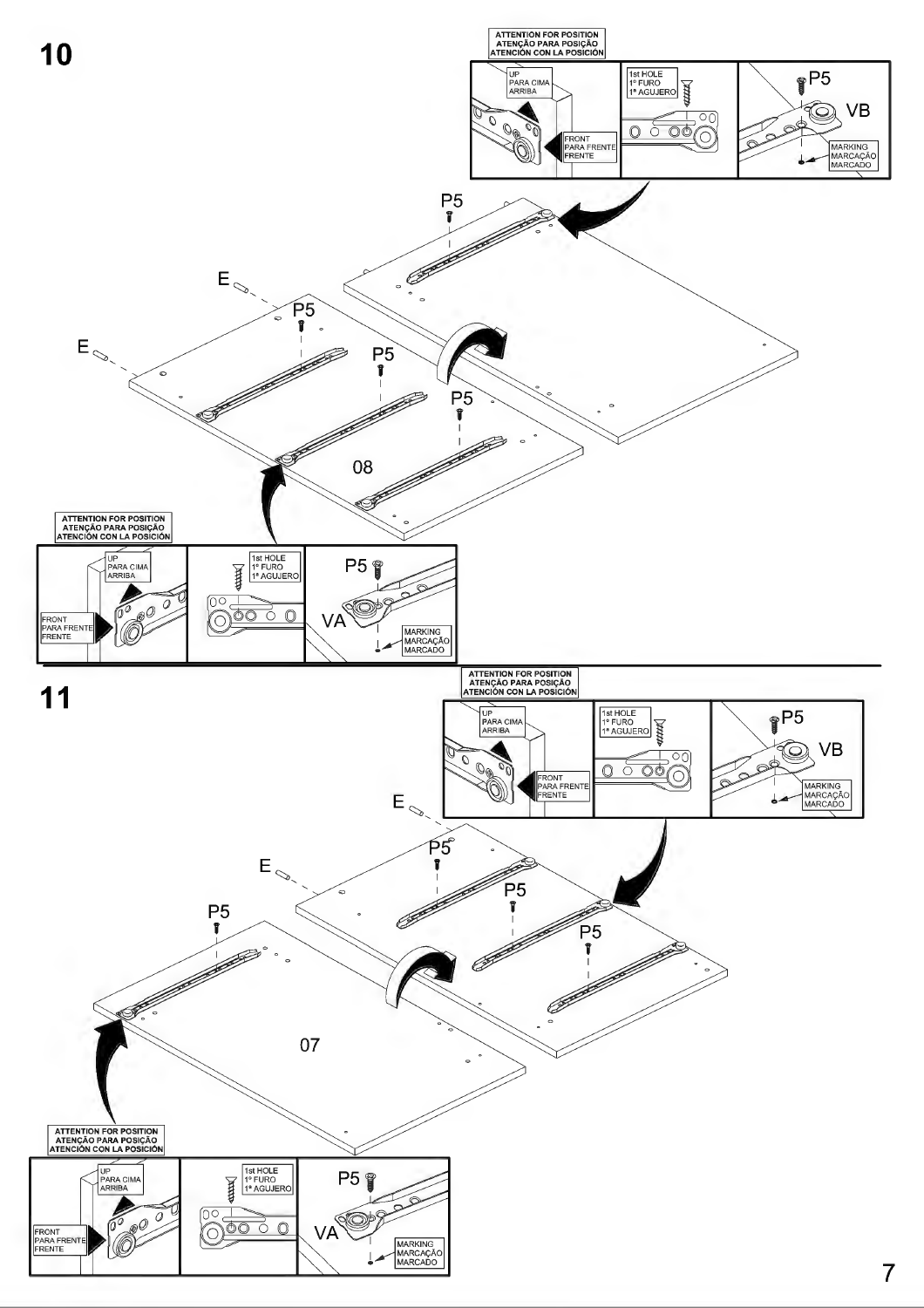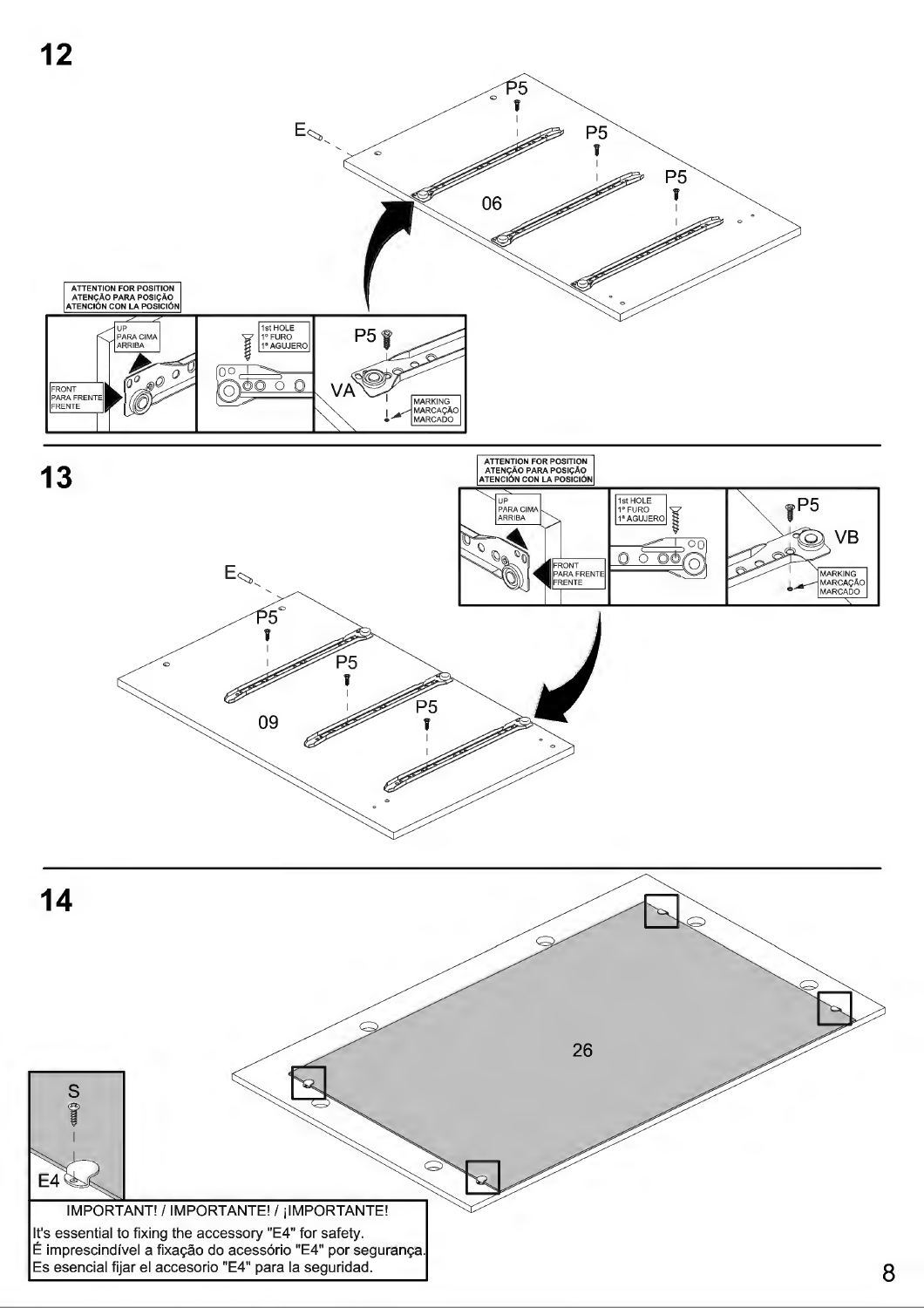#### ASSEMBLY MONTAGEM/ARMADO



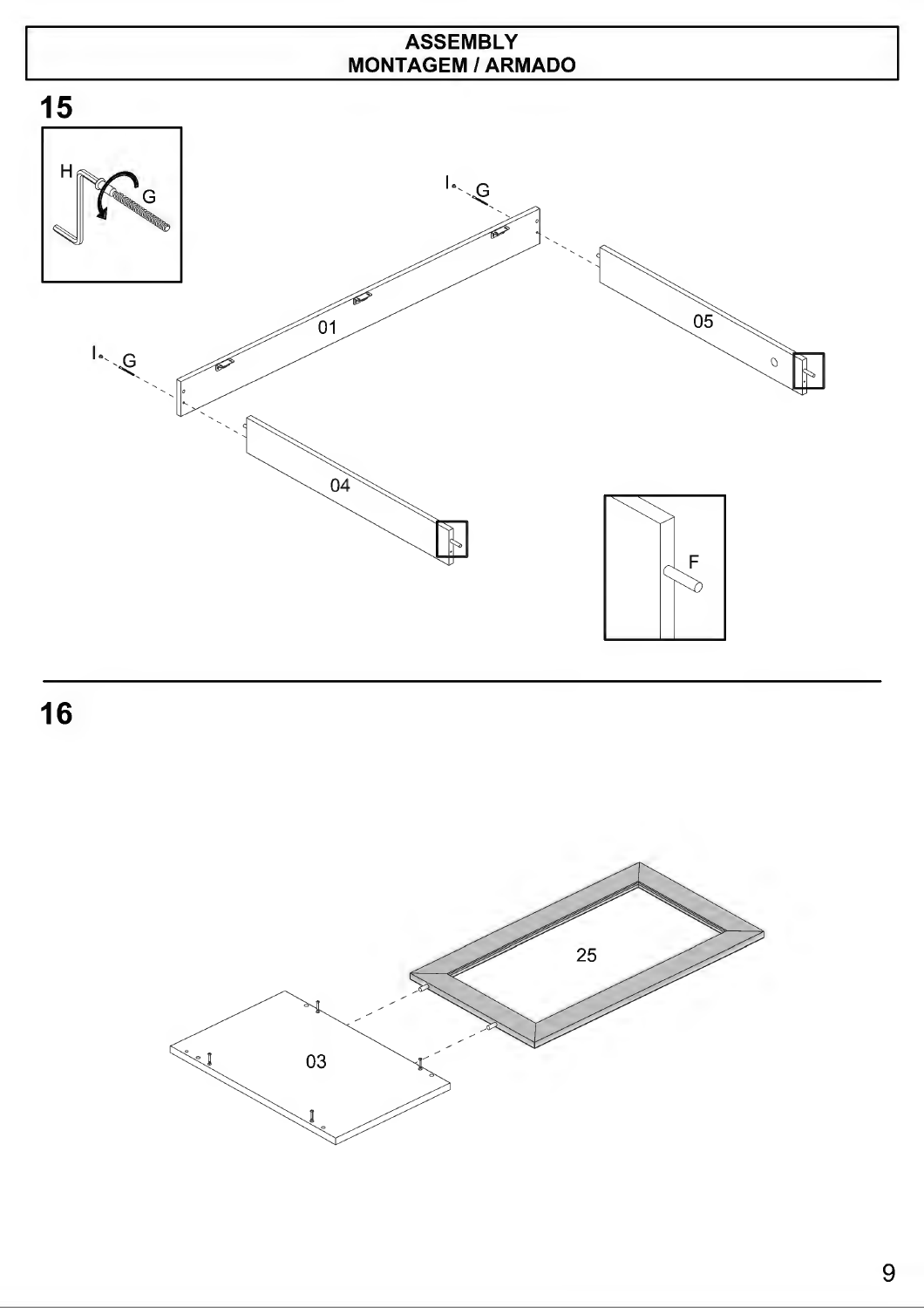

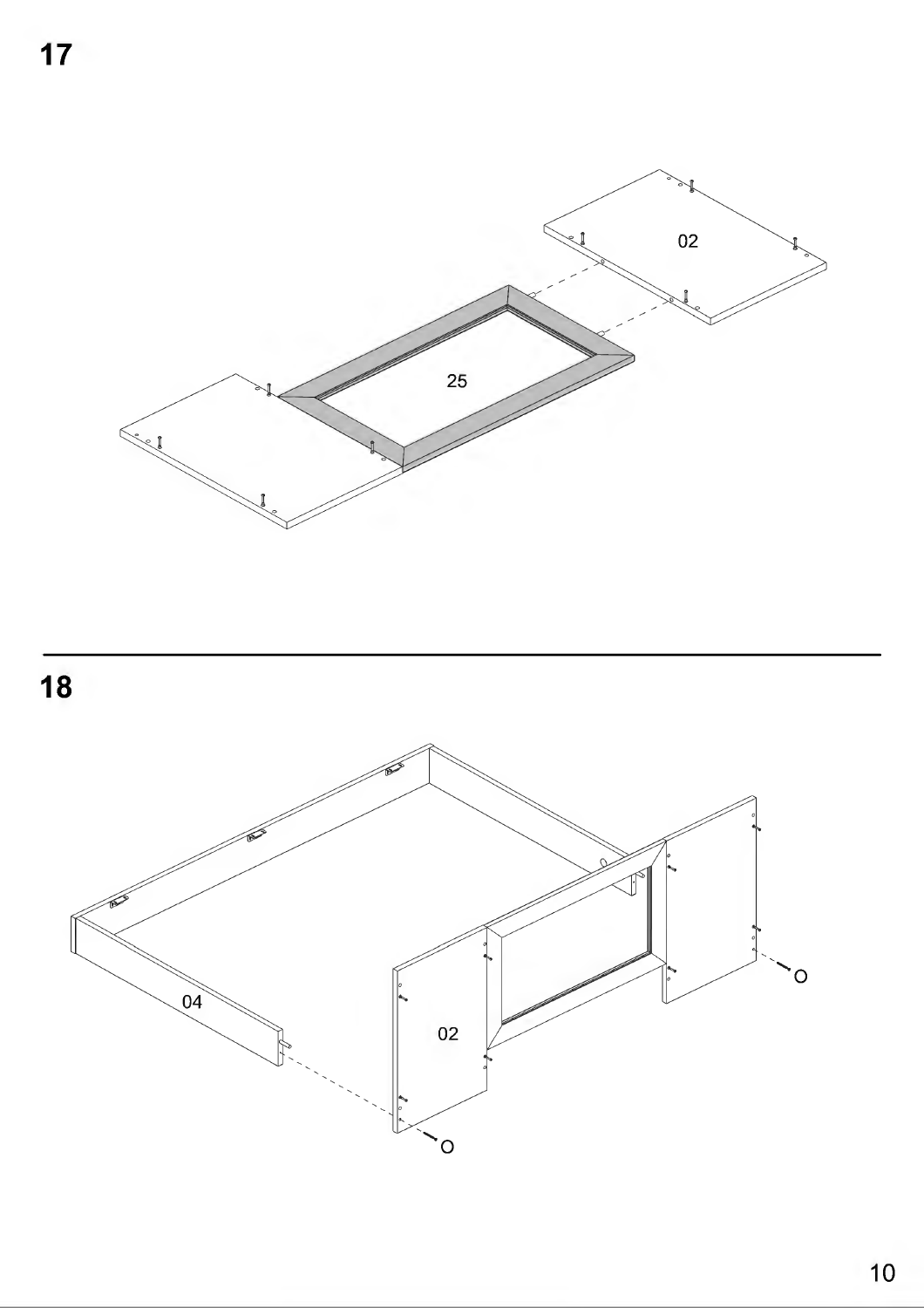

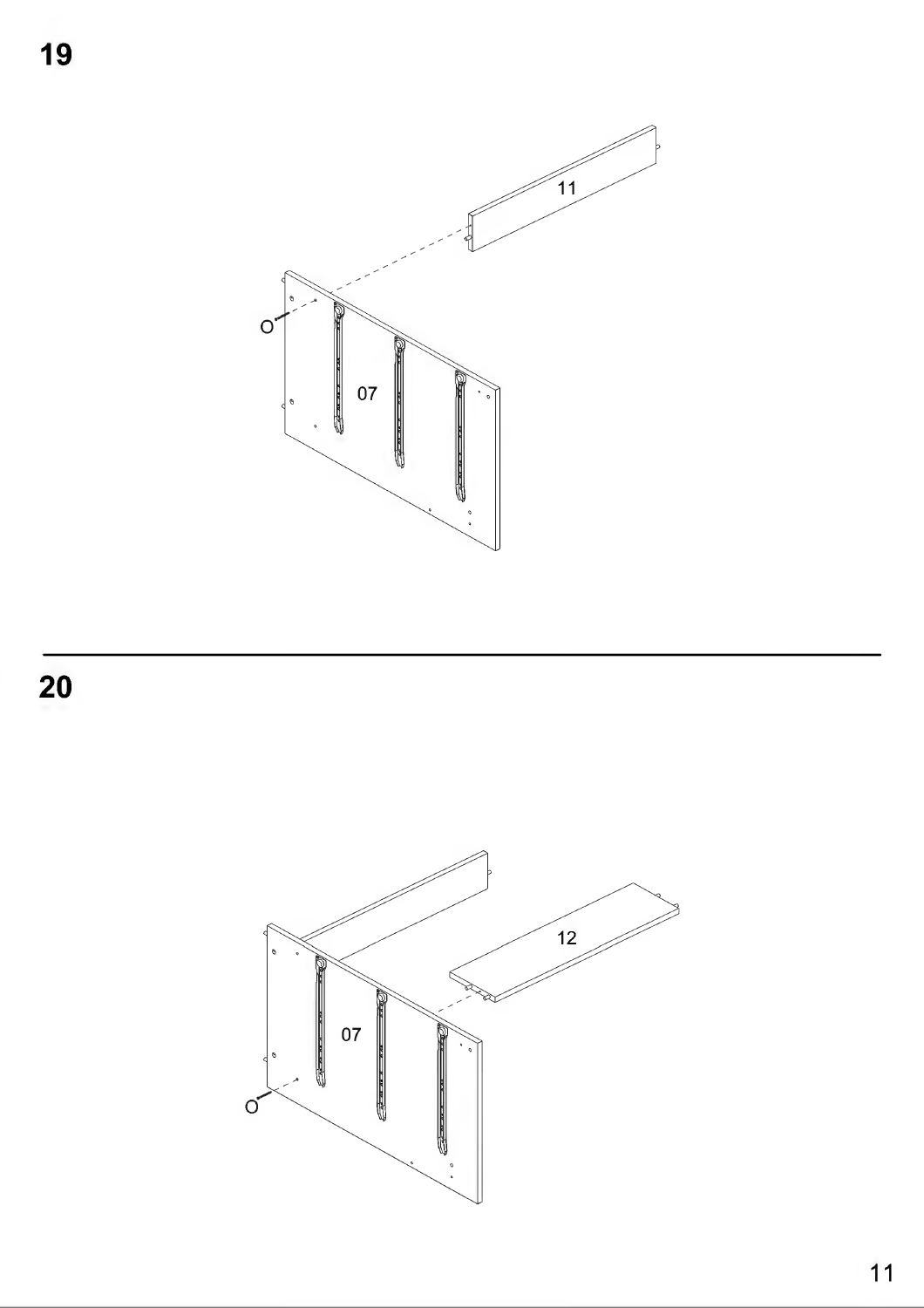



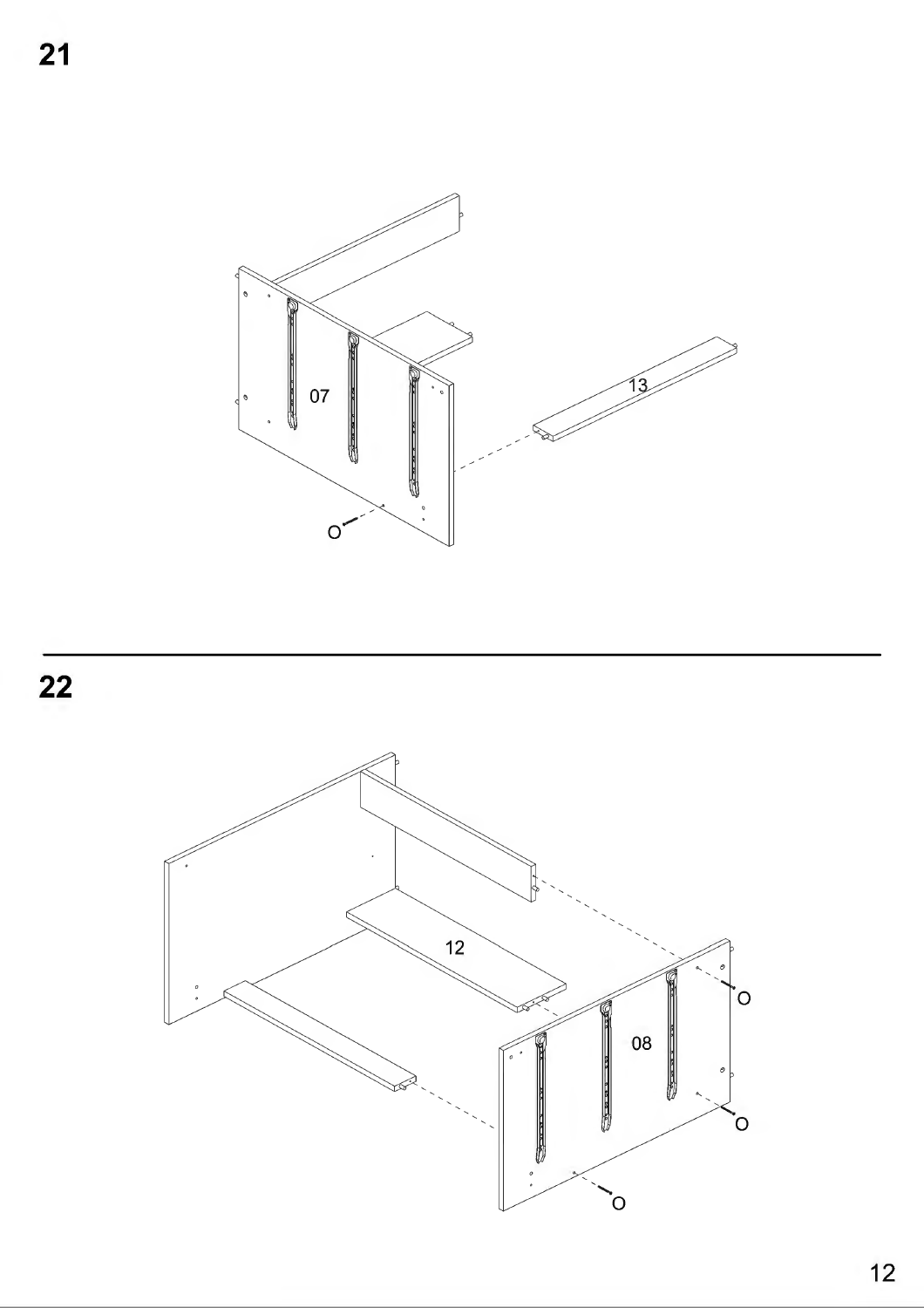



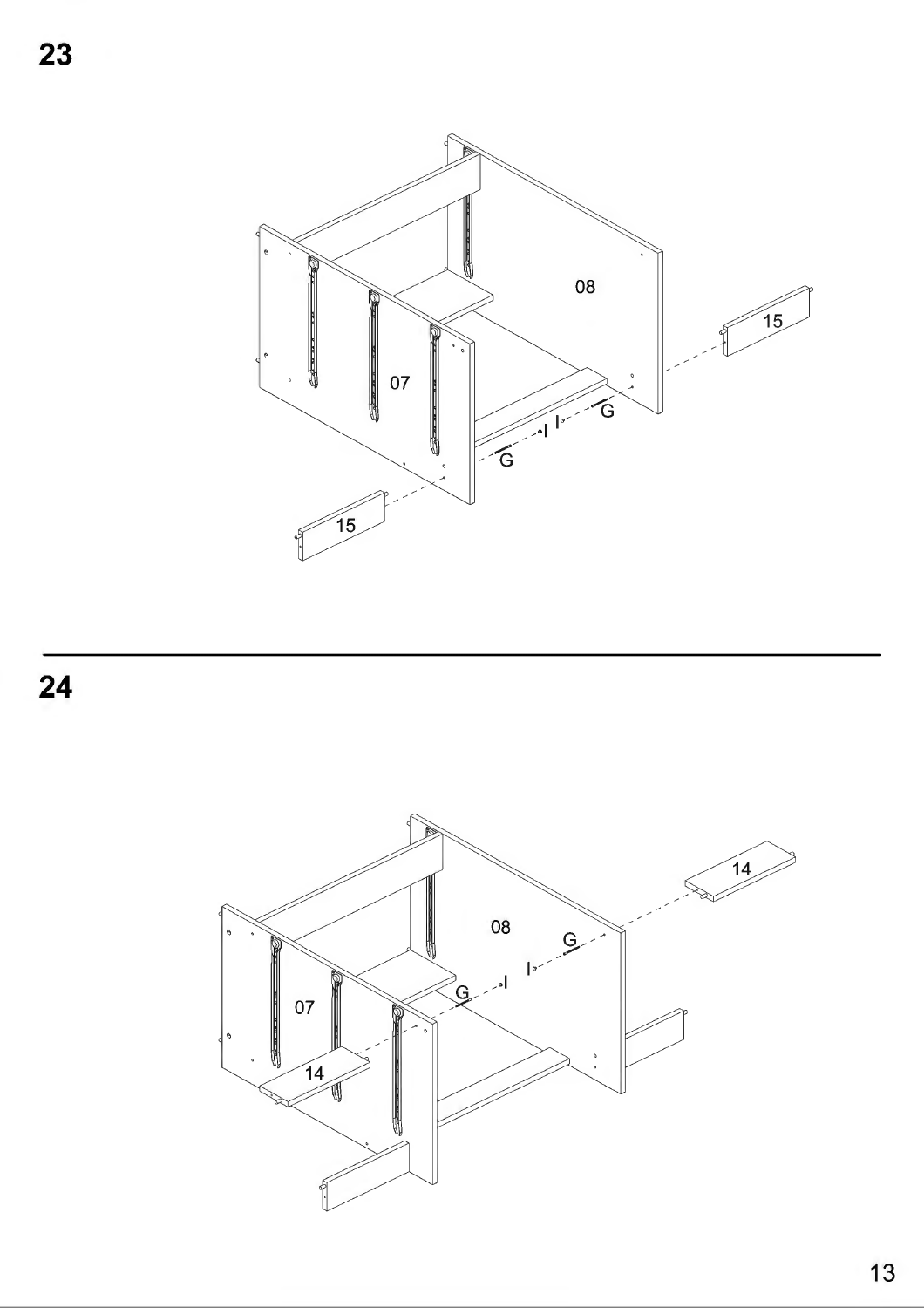

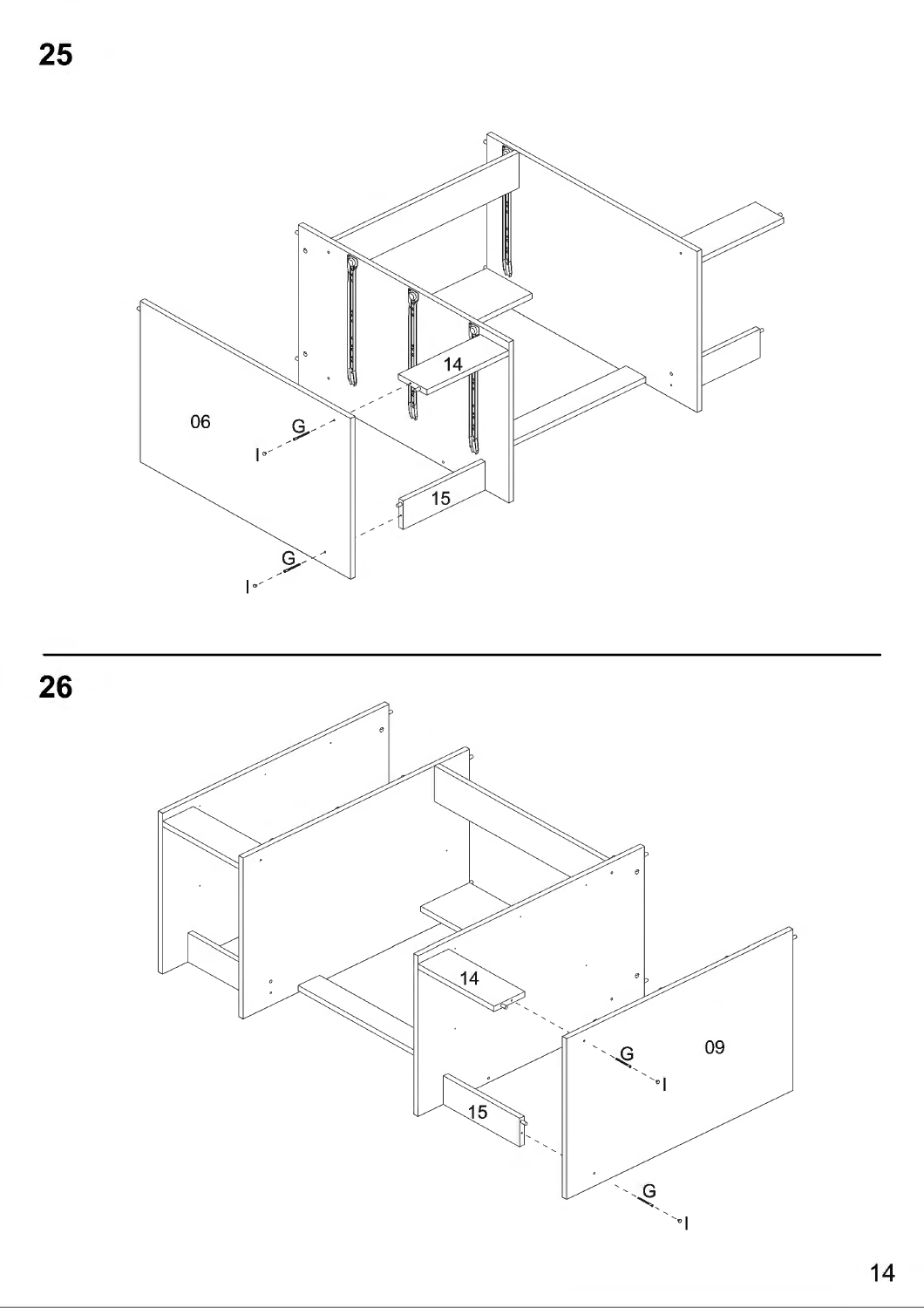



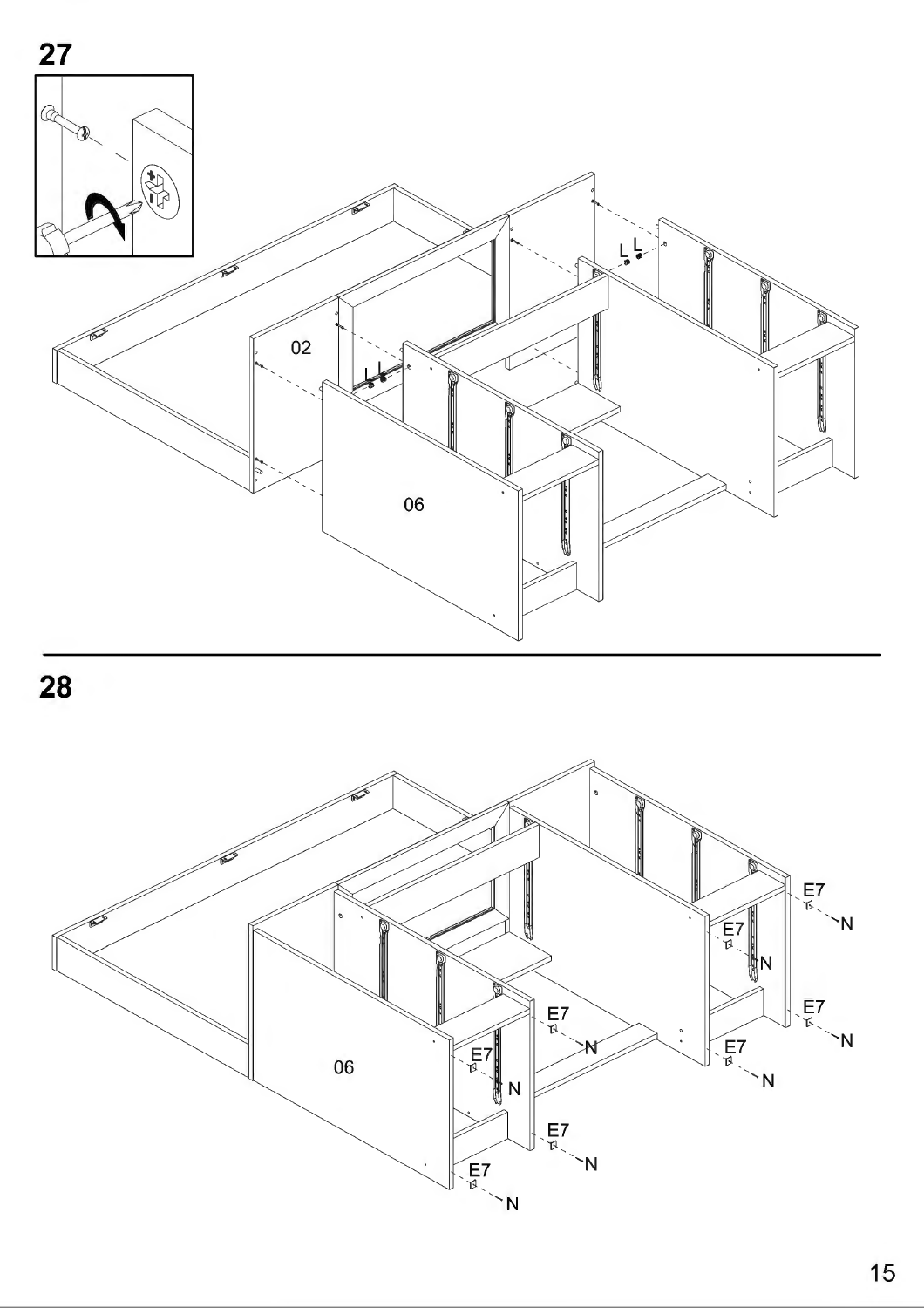





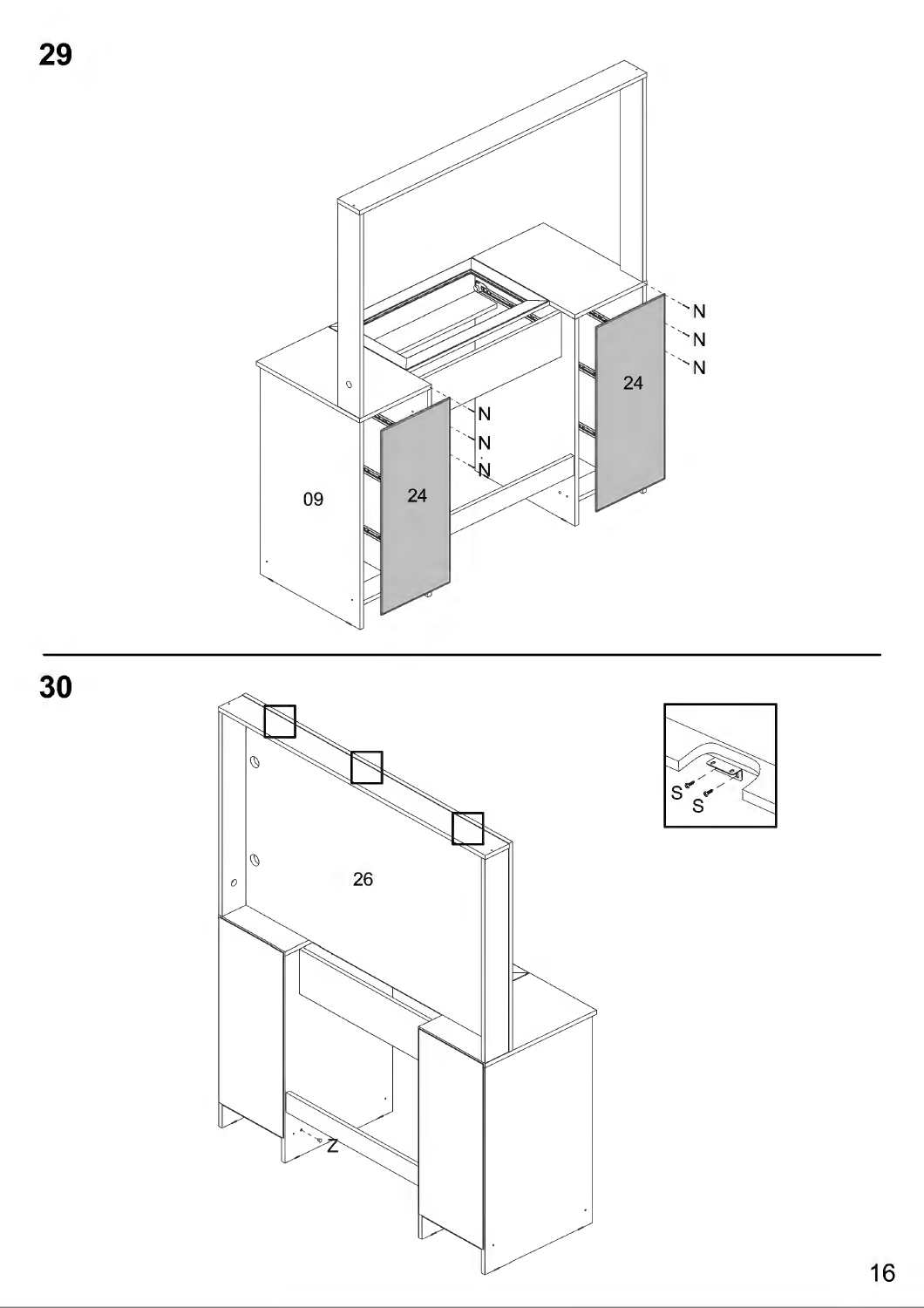

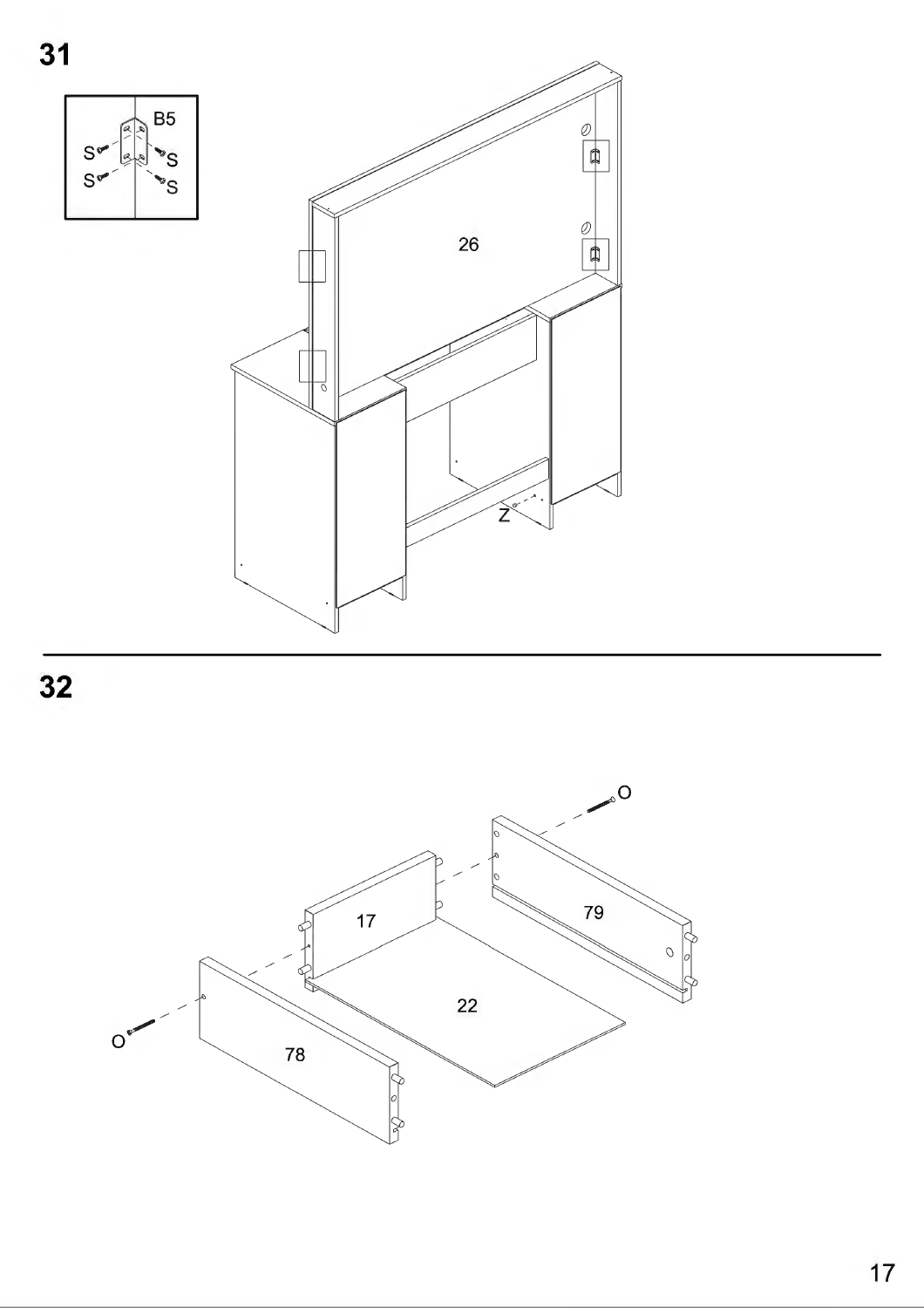$A1$ D  $\boldsymbol{o}$ 16 and  $\circ$ L®  $\mathcal{A}$ Ġ  $\frac{1}{2}$  $\sqrt{2}$ 79

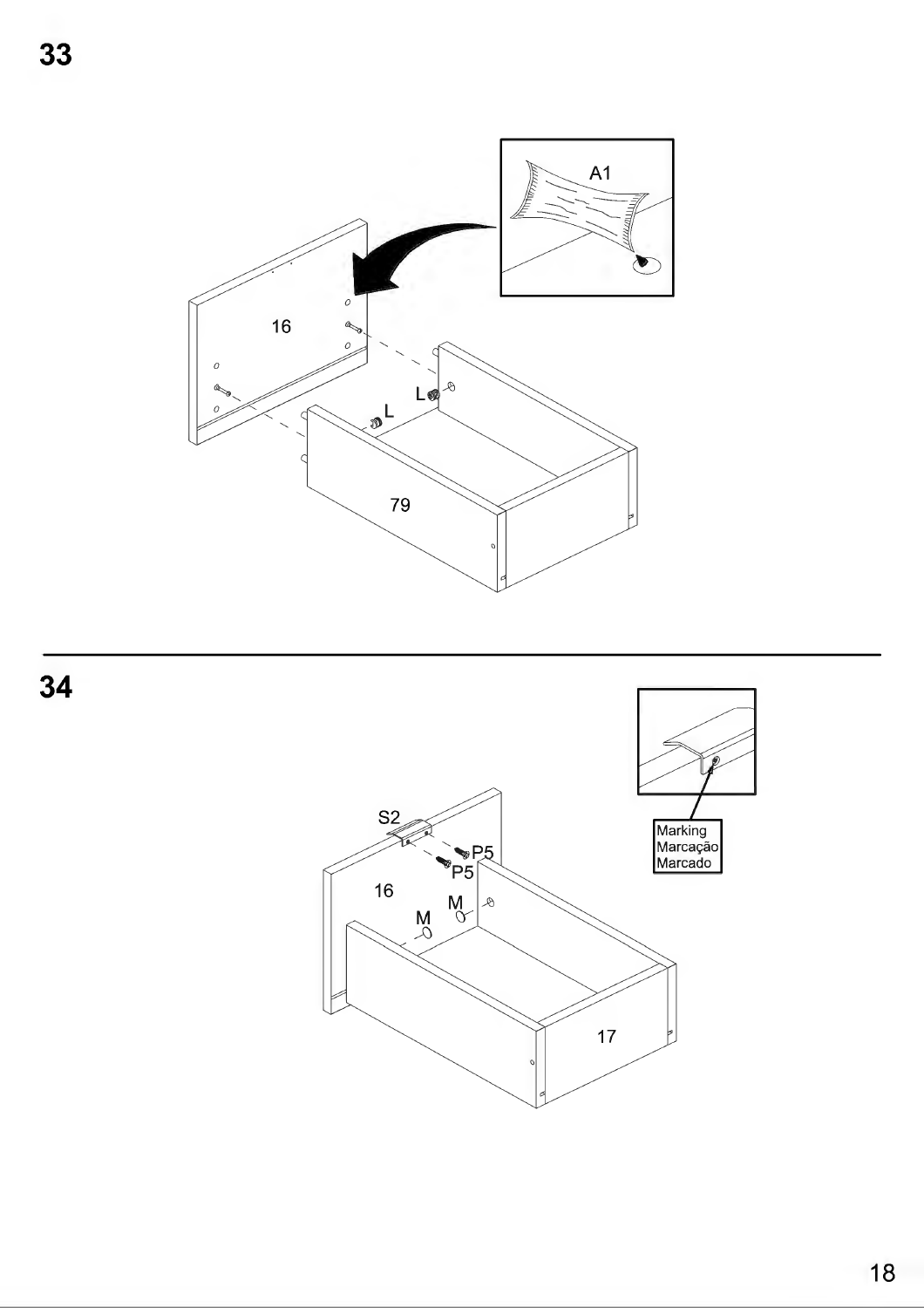

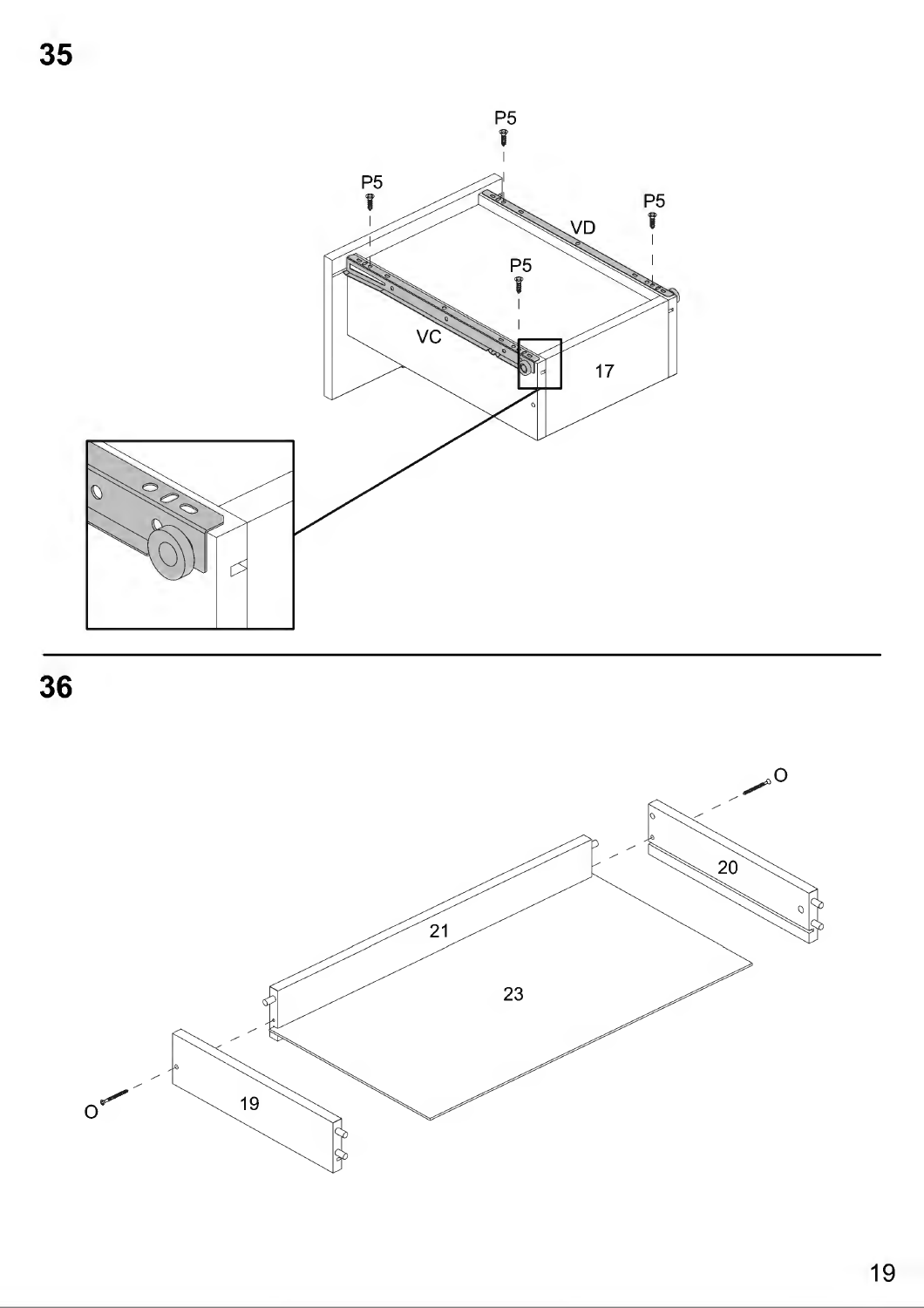

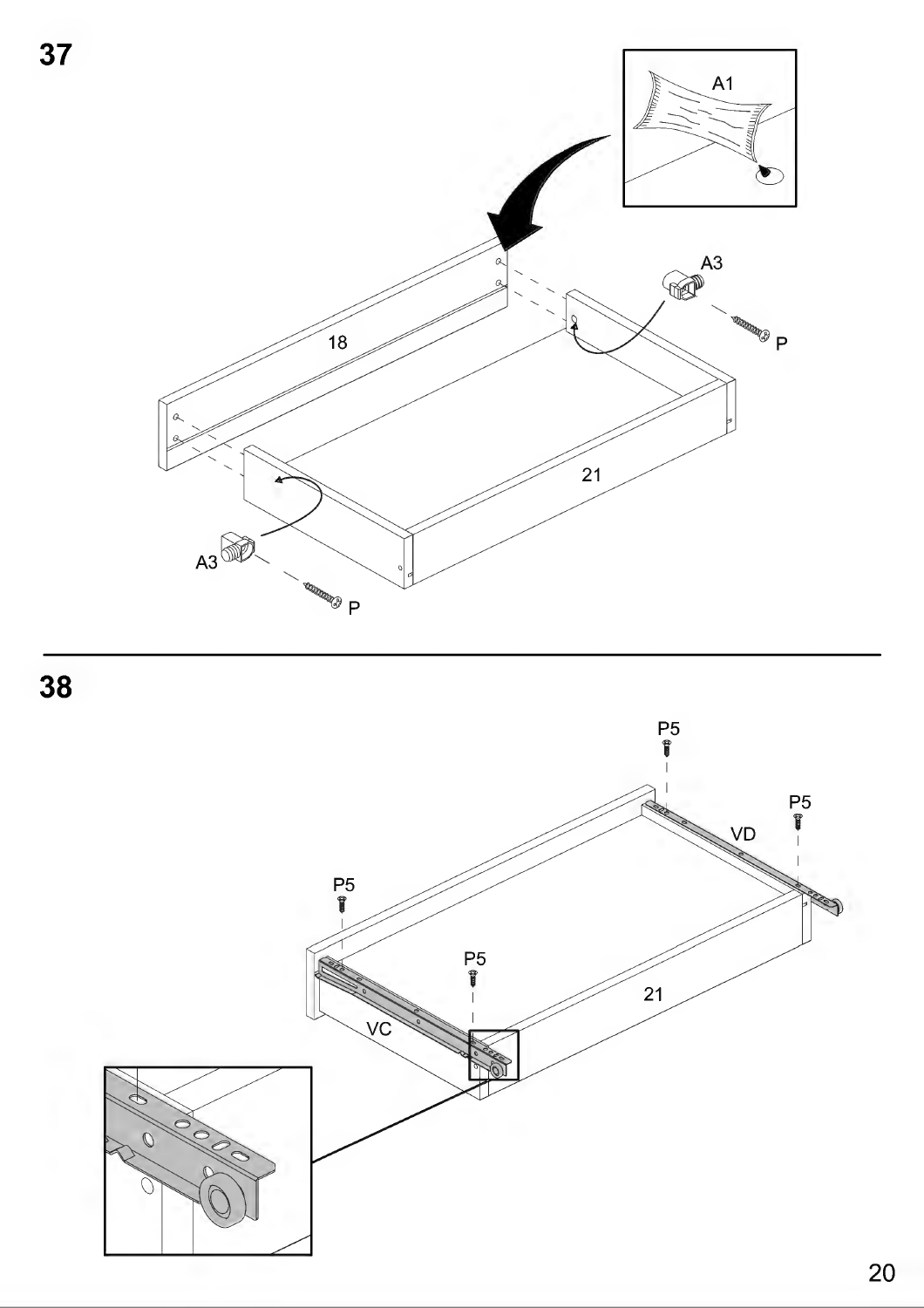



 $Q14A$ Q14A 014B Q14B  $\sqrt{\mathsf{Q}}$ 14B  $\sqrt{\mathsf{Q}}$ 14B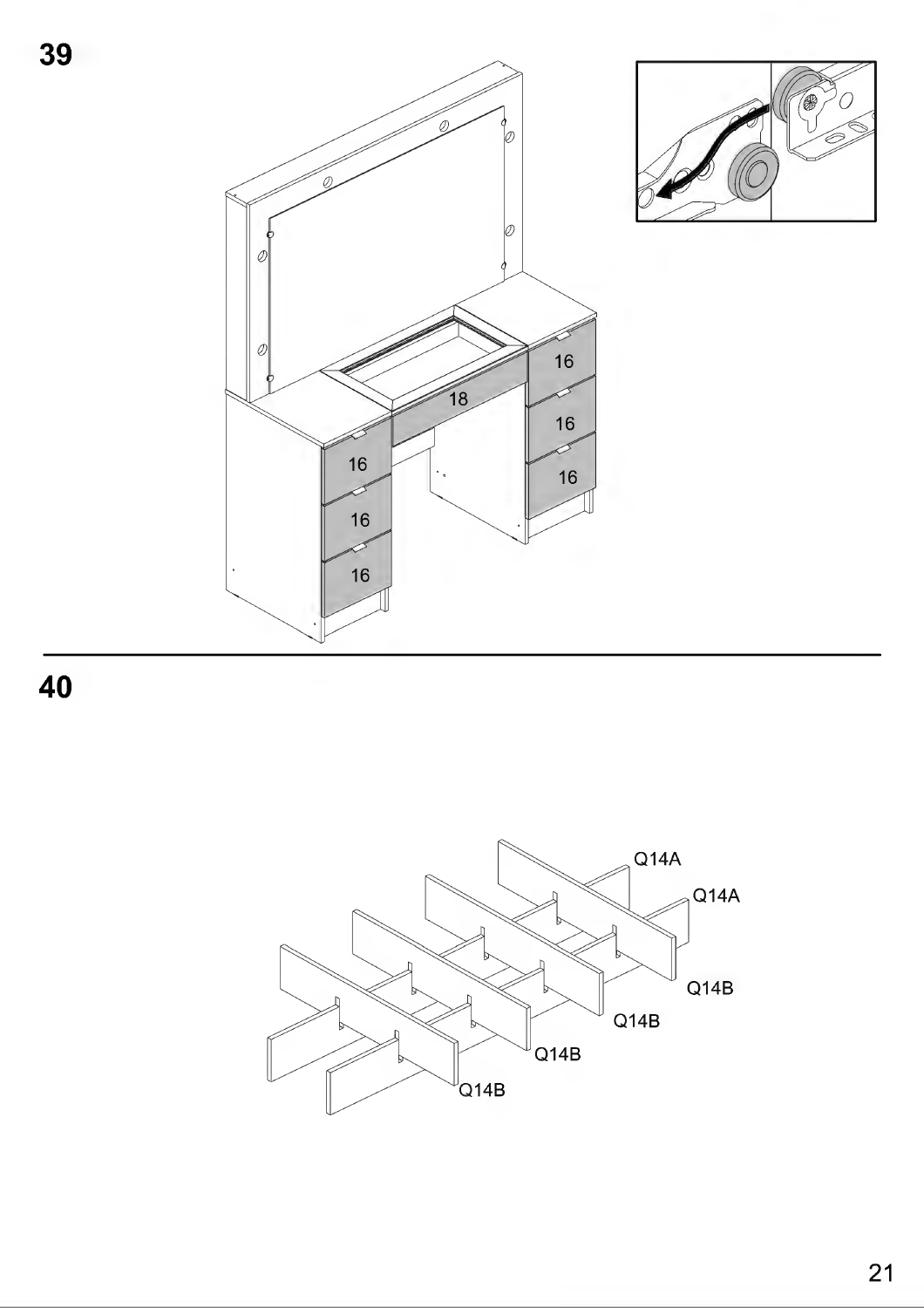